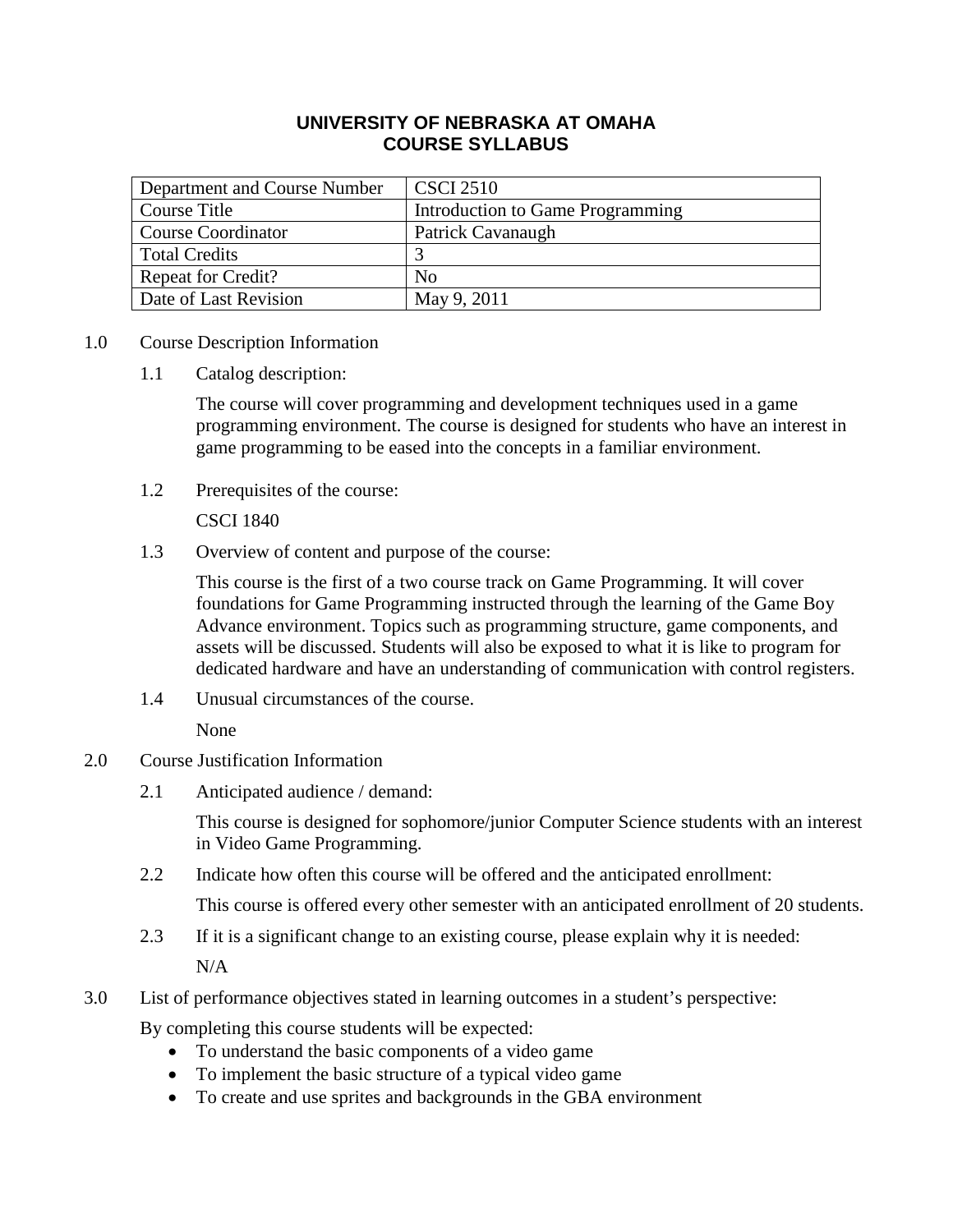- To learn to develop on dedicated hardware
- 4.0 Content and Organization Information
	- 4.1 List the major topics central to this course:
		- 4.1.1 Introduction to the Game Boy Advance (GBA) (1 week) 4.1.1.1 History
			- 4.1.1.2 Hardware
		- 4.1.2 Introduction to programming on the GBA (2 weeks)
			- 4.1.2.1 The Environment
			- 4.1.2.2 Development Tools
			- 4.1.2.3 Compilation and running
		- 4.1.3 Overview of the basics (1 week)
			- 4.1.3.1 Creating a project
			- 4.1.3.2 Basic Pixel drawing
			- 4.1.3.3 Detecting Buttons
		- 4.1.4 Graphics (4 weeks)
			- 4.1.4.1 Intro to Bitmaps
			- 4.1.4.2 Drawing Basics
			- 4.1.4.3 Drawing Bitmaps
			- 4.1.4.4 Palettes
			- 4.1.4.5 Text
			- 4.1.4.6 Tiles
			- 4.1.4.7 Backgrounds
			- 4.1.4.8 Sprites
		- 4.1.5 Interrupts and Timers (1 week)
		- 4.1.6 Creating Sound (2 weeks)
		- 4.1.7 Button Interfacing (2 weeks)
		- 4.1.8 Final Project Touch-ups and Demonstration (2 weeks)
- 5.0 Teaching Methodology Information
	- 5.1 Methods:

The material is taught through lectures based on slides as well as in class examples.

5.2 Student role:

Students will learn the techniques necessary to program on the GBA, and demonstrate their knowledge through coding assignments.

- 6.0 Evaluation Information
	- 6.1 Describe the typical types of student projects that will be the basis for evaluating student performance: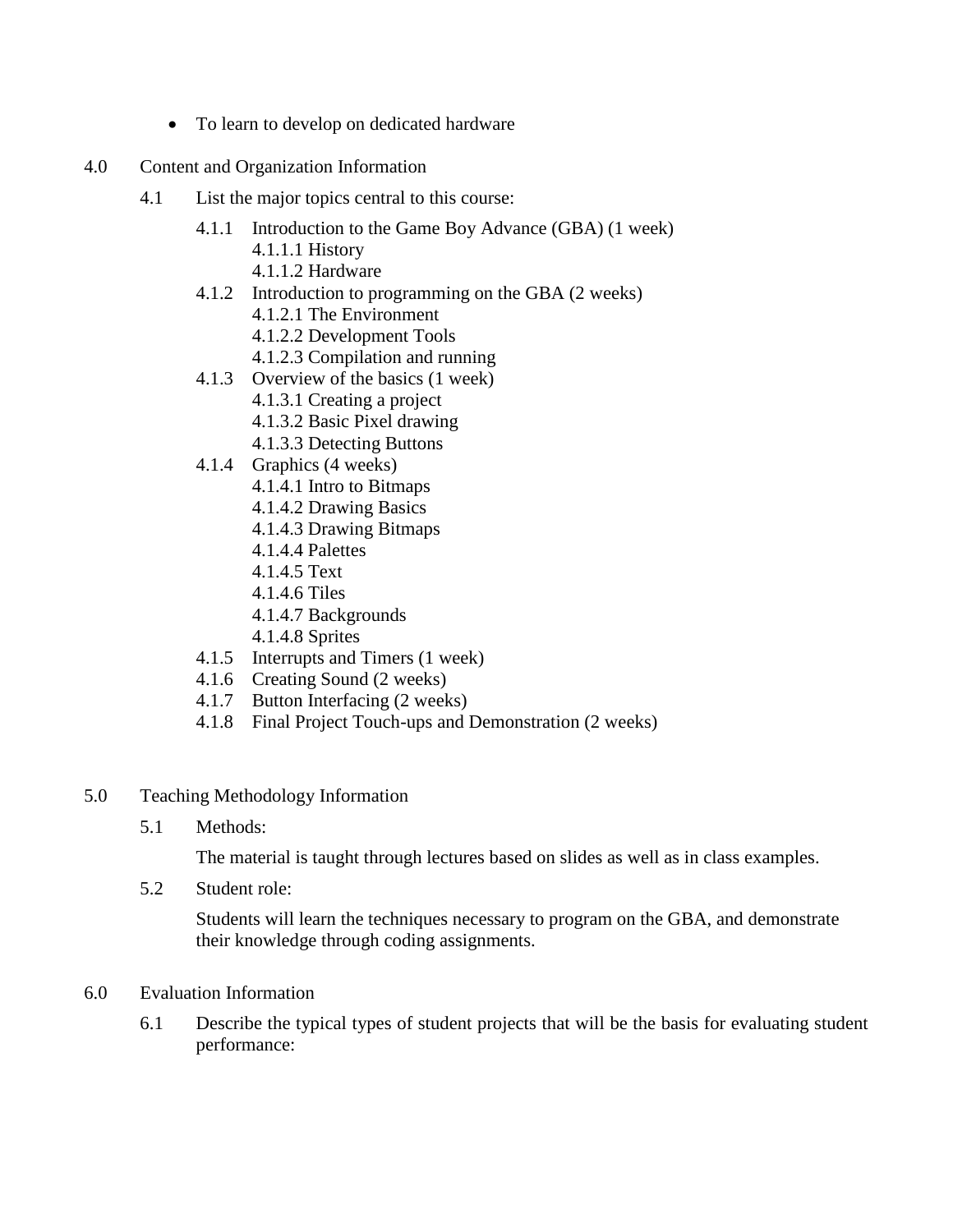Evaluation will be based primarily on student work. Students will be required to create small examples of material learned, as well as a final project, that will entail using all concepts learned in the class to create a full game.

6.2 Describe the typical basis for determining the final grade (e.g. weighting of various student projects):

The final grade will be determined assignment projects and the final project. The final project will account for approximately 30% of the final grade.

6.3 Grading type:

| $A+$      | $97\% - 100\%$ | 4.00 GPA   |
|-----------|----------------|------------|
| A         | 93% - 96%      | 4.00 GPA   |
| $A -$     | $90\% - 92\%$  | 3.67 GPA   |
| $B+$      | 87% - 89%      | 3.33 GPA   |
| B.        | 83% - 86%      | 3.00 GPA   |
| $B -$     | 80% - 82%      | 2.67 GPA   |
| $C_{\pm}$ | 77% - 79%      | 2.33 GPA   |
| C         | 73% - 76%      | 2.00 GPA   |
| $C-$      | 70% - 72%      | 1.67 GPA   |
| $D+$      | 67% - 69%      | 1.33 GPA   |
| D         | $63\% - 66\%$  | 1.00 GPA   |
| D-        | $60\% - 62\%$  | $0.67$ GPA |
| F         | $0\% - 59\%$   | $0.00$ GPA |
|           |                |            |

- 7.0 Resource Material Information
	- 7.1 Textbooks and/or other required readings used in course:
		- 7.1.1 Instructor created slides
		- 7.1.2 Online Text: Jonathan Harbour. "Programming The Nintendo Game Boy Advance." Retrieved from http://www.theharbourfamily.com/jonathan/?page\_id=89
	- 7.2 Other student suggested reading materials:

J Vijn. Untitled. Retrieved from http://www.coranac.com/tonc/text/

- 7.3 Current bibliography and other resources:
	- 7.3.1 Jonathan Harbour. "Programming The Nintendo Game Boy Advance." Retrieved from [http://www.theharbourfamily.com/jonathan/?page\\_id=89](http://www.theharbourfamily.com/jonathan/?page_id=89)
	- 7.3.2 J Vijn. Untitled. Retrieved from http://www.coranac.com/tonc/text/
	- 7.3.3 Loirak. "Gameboy Advance Programming for Beginners." Retrieved from <http://www.loirak.com/gameboy/gbatutor.php>
	- 7.3.4 GBAjunkie. "Tutorials." Retrieved from<http://gbajunkie.co.uk/>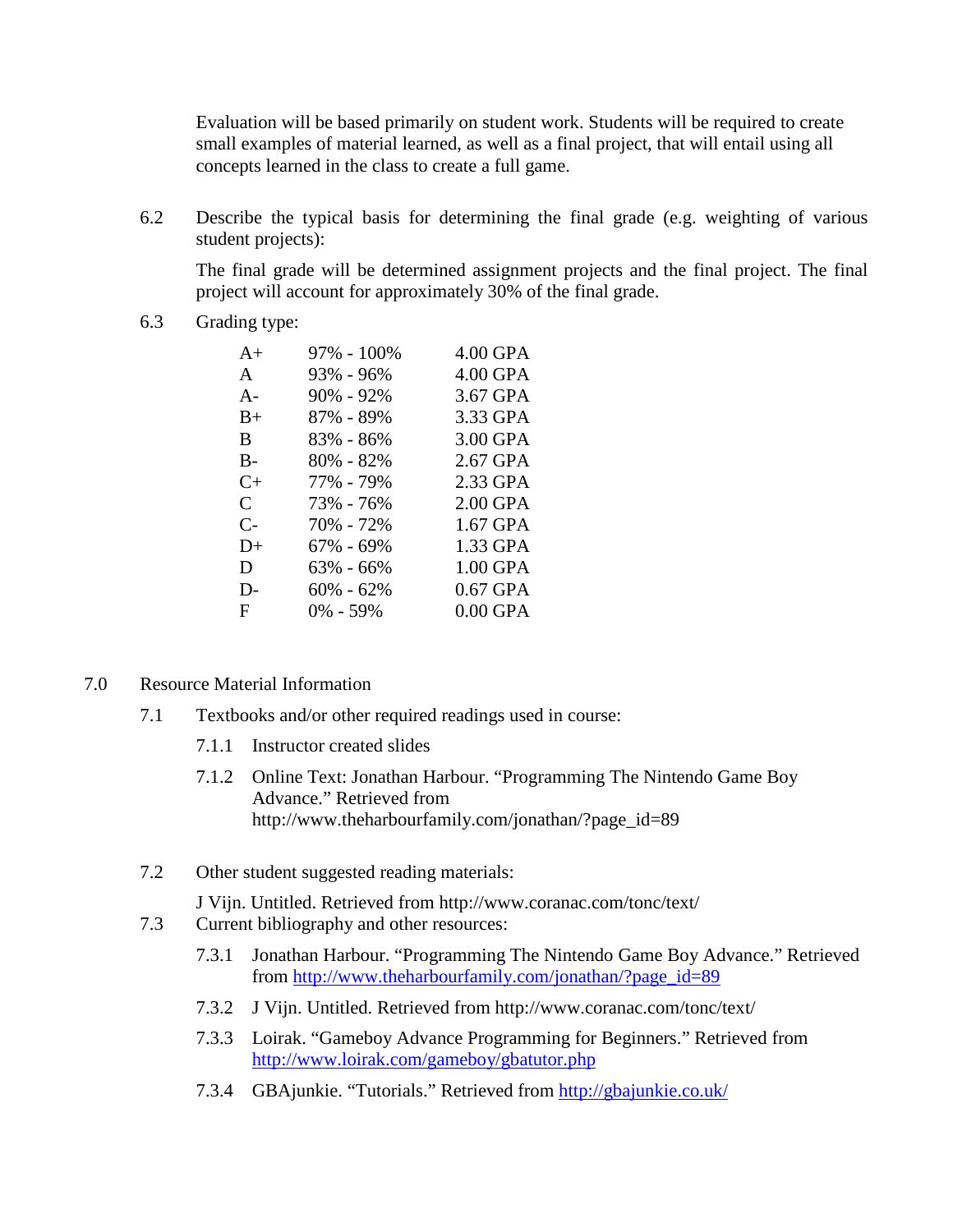- 7.3.5 Neogeo. "GameBoy Advance C/C++ Programming Tutorial." Retrieved from [http://home.no/neogeo/HOVEDSIDE\\_INDEX/GBA\\_HOVEDSIDE\\_INDEX\\_EN](http://home.no/neogeo/HOVEDSIDE_INDEX/GBA_HOVEDSIDE_INDEX_ENGELSK/index.html) [GELSK/index.html](http://home.no/neogeo/HOVEDSIDE_INDEX/GBA_HOVEDSIDE_INDEX_ENGELSK/index.html)
- 7.3.6 Foley, van Dam, Feiner, Hughes. *Computer Graphics: Principles and Practice in C.* Addison-Wesley Professional.
- 7.3.7 Deitel & Deitel. *C How to Program, Sixth Edition.* Boston, MA: Prentice Hall.
- 7.3.8 Kernighan, Ritchie. *The C Programming Language, 2nd Edition.* Boston, MA: Prentice Hall.
- 7.3.9 Dille, Platten. *The Ultimate Guide to Video Game Writing and Design.* Lone Eagle.
- 7.3.10 Thompson,Berbank-Green,Cusworth. *Game Design: Principles, Practice, and Techniques.* Hoboken, NJ: Wiley.
- 8.0 Other Information:
	- 8.1 Accommodations statement:
	- 8.2 Other:
	- 8.3 Author(s):

Patrick Cavanaugh

9.0 Computer Science Accreditation Board (CSAB) Category Content (class time in hours):

| <b>CSAB Category</b>                   | Core | Advanced      |
|----------------------------------------|------|---------------|
| Data structures                        | 2.5  |               |
| Computer organization and architecture |      | $2.5^{\circ}$ |
| Algorithms and software design         |      |               |
| Concepts of programming languages      |      |               |

10.0 Oral and Written Communications:

Every student is required to submit at least 1 written reports (not including exams, tests, quizzes, or commented programs) to typically 5 pages and to make 1 oral presentations of typically 15 minutes duration. Include only material that is graded for grammar, spelling, style, and so forth, as well as for technical content, completeness, and accuracy.

11.0 Social and Ethical Issues:

When discussing game creation, acceptable content will be discussed.

# 12.0 Theoretical content:

Please list the types of theoretical material covered, and estimate the time devoted to such coverage.

- 1. Game Boy Advance Environment 2.0
- 2. Hardware interaction 3.0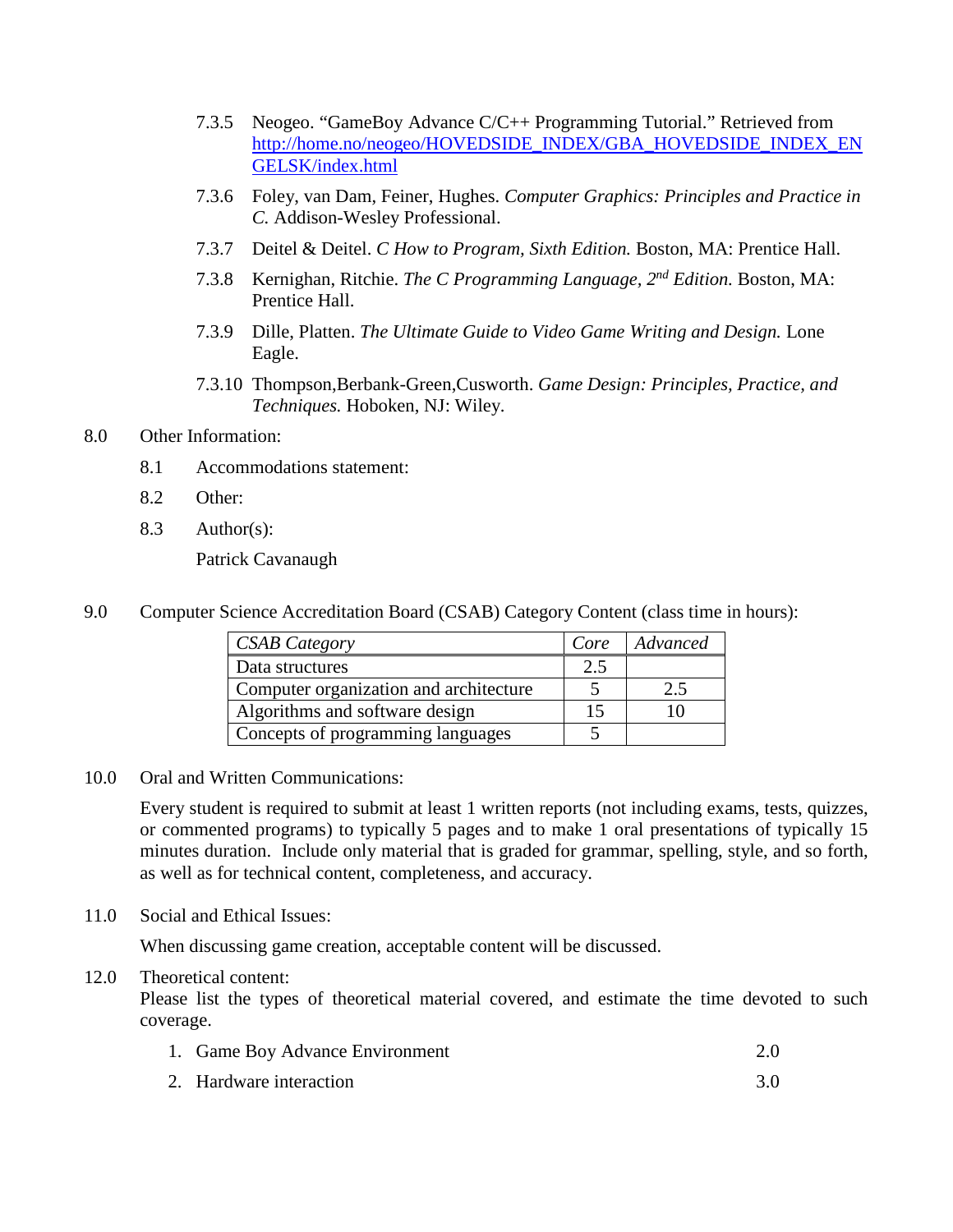|    | 3. Basic Graphics theory     | 4.0 |
|----|------------------------------|-----|
|    | 4. Creating Bitmaps          | 4.0 |
|    | 5. Graphics palettes         | 3.0 |
|    | 6. Drawing Text              | 4.0 |
| 7. | Sprite manipulation          | 6.0 |
| 8. | <b>Scrolling Backgrounds</b> | 6.0 |
| 9. | Interrupts and Timers        | 2.0 |
|    | 10. Final Project Design     | 6.0 |
|    |                              |     |

# 13.0 Problem analysis:

Please describe the analysis experiences common to all course sections.

Any kind of coding requires problem analysis. What tools to use to best solve a problem and how to make it efficient are discussed.

## 14.0 Solution design:

Please describe the design experiences common to all course sections.

Besides the given assignments with well defined tasks, students will also be required to design and create their own game, on their or own or within a group environment.

# **CHANGE HISTORY**

| <b>Date</b> | <b>Change</b>                         | By whom   | <b>Comments</b> |
|-------------|---------------------------------------|-----------|-----------------|
| 2/25/06     | Initial Creation for Special Topics   | Cavanaugh |                 |
| 9/30/08     | Updated for course number, added      | Cavanaugh |                 |
|             | Change History and Outcomes vs.       |           |                 |
|             | Objectives table                      |           |                 |
| 2/14/11     | Update prereq, student valuation, and | Cavanaugh |                 |
|             | general rewording                     |           |                 |
| 5/9/2011    | Revised for new format                | Cavanaugh |                 |